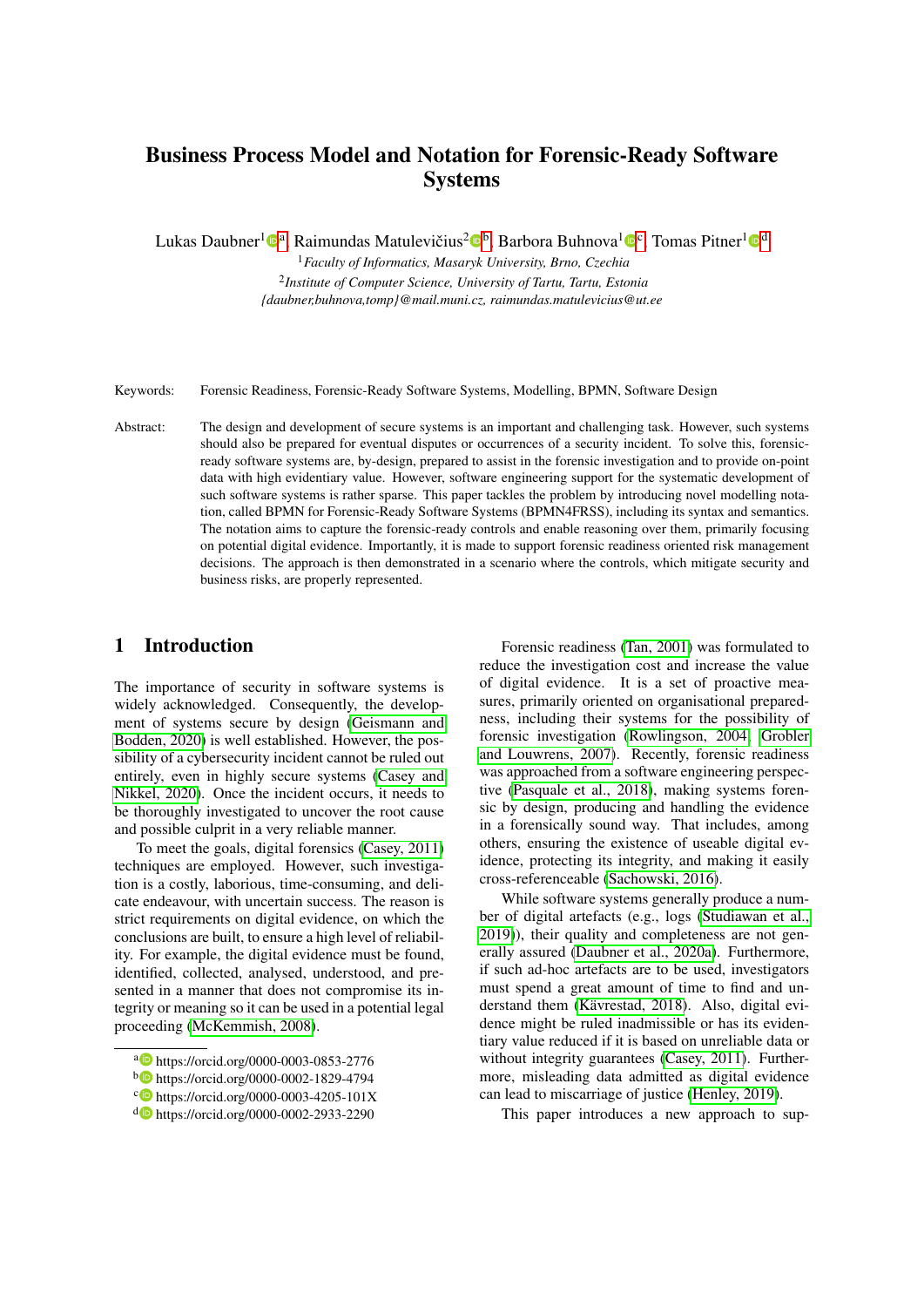port the design of forensic-ready software systems, enabling software engineers to build systems producing on-point data with high quality. To this end, we propose a novel modelling notation, an extension to Business Process Model and Notation (BPMN), called BPMN for Forensic-Ready Software Systems (BMPN4FRSS). It aims to capture the specific forensic-ready controls (i.e., implementation of requirements) and allow reasoning over them, including their validation and analysis. The primary concern is the representation of data sources potentially usable as digital evidence (i.e., potential digital evidence) within the software system. Furthermore, the BPMN4FRSS model captures mutual corroboration of potential digital evidence to analyse its sufficiency for an anticipated incident investigation. Lastly, the model is aimed to serve as documentation when a third-party investigator is required.

This paper is structured as follows: After the introduction, Section [2](#page-1-0) explores related work. Section [3](#page-1-1) describes the forensic-ready requirements and the aim of our effort. Then, Section [4](#page-2-0) explains the syntax and semantics of the BPMN4FRSS, followed by Section [5](#page-7-0) demonstrating its application. Finally, Section [6](#page-8-0) concludes the paper and outlines future research steps.

## <span id="page-1-0"></span>2 Related Work

Existing research on forensic readiness from a software engineering perspective has focused on proactive preservation of relevant and minimal evidence [\(Alrajeh et al., 2017\)](#page-10-3), automated logging instrumentation [\(Rivera-Ortiz and Pasquale, 2020\)](#page-11-10), and outlined their verification [\(Daubner et al., 2020b\)](#page-10-4). There also exist frameworks focusing on broader organization-wide perspective [\(Elyas et al., 2015\)](#page-11-11) and domain specifics [\(Grispos et al., 2017b\)](#page-11-12). As for the forensic-ready requirements, a study mapping their understanding and approach in software engineering practice was conducted [\(Grispos et al., 2017a\)](#page-11-13).

Aiming to identify the specific requirements, risk management is a viable strategy for forensic readiness [\(Bajramovic et al., 2016\)](#page-10-5). A parallel can be found in the secure systems domain [\(Altuhhova et al.,](#page-10-6) [2013\)](#page-10-6) where risk management is principal in formulating security requirements (Matulevičius, 2017). In fact, the security risk-based approach was extended to cover the forensic-ready requirements as well [\(Daub](#page-10-7)ner and Matulevičius, 2021).

So far, modelling approaches of forensic-ready software systems are scarce, describing code-level scenarios based on UML Sequence Diagram [\(Rivera-](#page-11-10)[Ortiz and Pasquale, 2020\)](#page-11-10) and incident investiga-

tion in cyber-physical systems, including their topology [\(Alrimawi et al., 2017\)](#page-10-8). On the other hand, the situation in cybersecurity-focused modelling is different as there exist a wide range of approaches [\(Van den](#page-11-15) [Berghe et al., 2017;](#page-11-15) [Geismann and Bodden, 2020\)](#page-11-0).

Notably, this paper extends an existing ad-hoc BPMN extension for representing potential evidence sources in forensic-ready software systems [\(Daubner](#page-10-7) and Matulevičius,  $2021$ ). Although the publication presents how such representation could assist in risk management, it has gaps in both syntax and semantics. Therefore, the main contribution of this paper is a proper specification of the extension's syntax and clarification of its concepts and scope to enable reasoning over forensic-ready software systems and allow further evolution of the approach.

Concerning the other BPMN approaches, several extensions that partially overlap with forensic readiness are focused primarily on cybersecurity. An example is the modelling of security requirements, including non-repudiation and attack detection [\(Ro](#page-11-16)[dríguez et al., 2007;](#page-11-16) [Chergui and Benslimane, 2018\)](#page-10-9). Another approach focuses on defining security policies by annotating the BPMN model with new graphical elements and predicates [\(Salnitri et al., 2014\)](#page-11-17). Similarly, a language for structured textual annotations of a BPMN model aims for the model transformation into security policies and composition with pre-existing fragments [\(Mülle et al., 2011\)](#page-11-18). Security risk management is also addressed by a BPMN extension to describe risks and support decisions [\(Altuh](#page-10-6)[hova et al., 2013;](#page-10-6) Matulevičius, 2017). Lastly, an example of a privacy-focused BPMN extension includes privacy-enhancing technologies into the model [\(Pul](#page-11-19)[lonen et al., 2017\)](#page-11-19) to allow an analysis of data leakage. It is supported by a tool enabling detailed analysis of those models [\(Pullonen et al., 2019\)](#page-11-20).

## <span id="page-1-1"></span>3 Forensic-Ready Software System Requirements

With the coinage of the term forensic-ready software systems, Pasquale et al. [\(Pasquale et al., 2018\)](#page-11-5) formulated a set of high-level requirements for such systems. The requirements are listed in Table [1,](#page-2-1) containing names and short descriptions. Furthermore, the work also elicits the open software engineering challenges for forensic-ready systems. This paper explicitly focuses on one particular challenge: *Representing and reasoning about forensic-ready systems*.

Tacking the challenge is a pivotal step in supporting the development of forensic-ready software systems. Proper representation aids in the mapping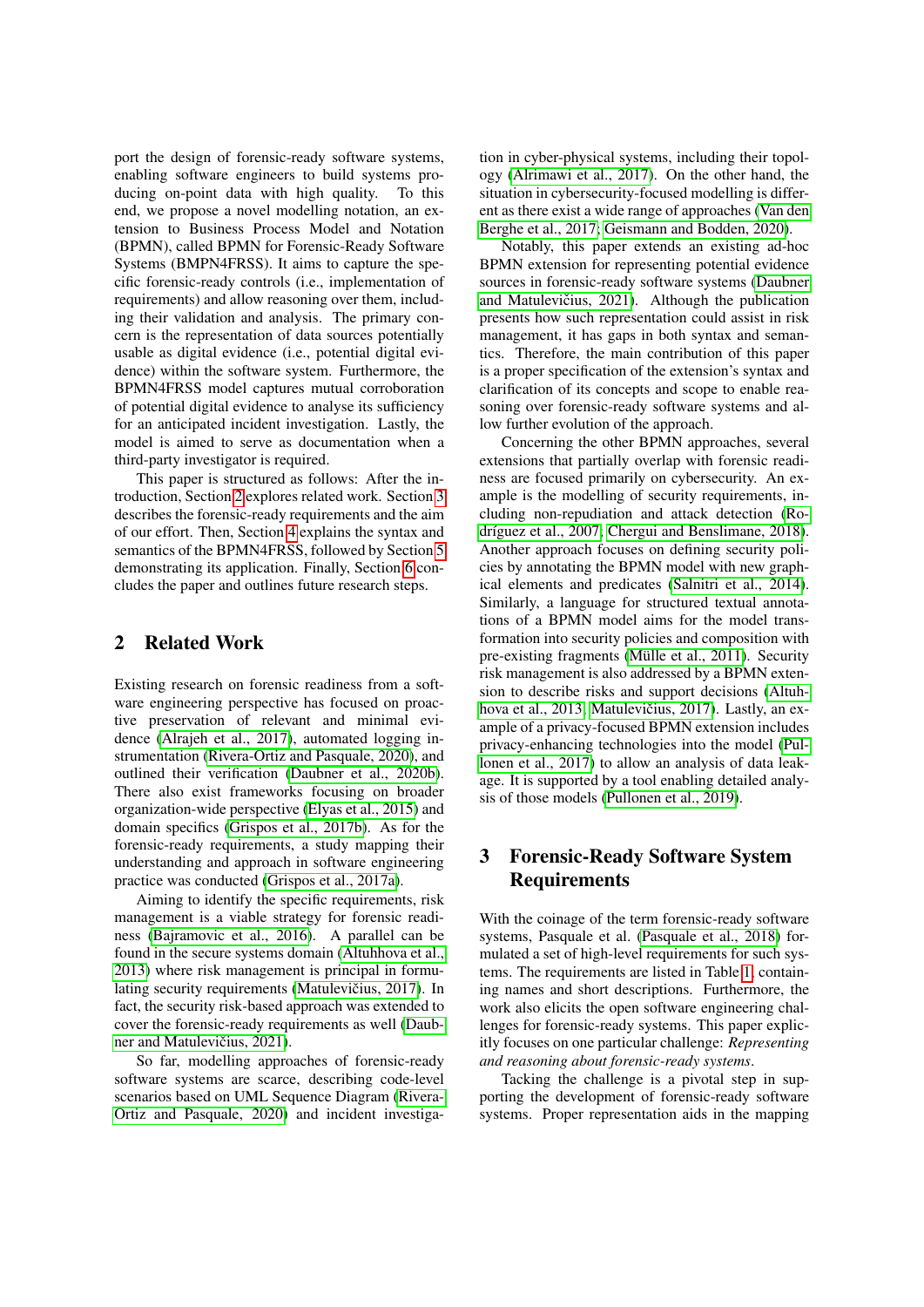<span id="page-2-1"></span>Table 1: Requirements on forensic-ready software.

| <b>Availability</b>                   | All useful potential evidence is<br>preserved, prepared and |
|---------------------------------------|-------------------------------------------------------------|
|                                       | retrievable if needed.                                      |
| <b>Relevance</b>                      | Preserved potential evidence is                             |
|                                       | relevant to considered                                      |
|                                       | incidents and scenarios.                                    |
| <b>Minimality</b>                     | Potential evidence                                          |
|                                       | unnecessary for the expected                                |
|                                       | investigation is not preserved.                             |
| Linkability                           | Preserved pieces of potential                               |
|                                       | evidence can be linked with                                 |
|                                       | other pieces.                                               |
| <b>Completeness</b>                   | Preserved potential evidence is                             |
|                                       | sufficient to satisfy or refute                             |
|                                       | the considered investigation                                |
|                                       | hypothesis.                                                 |
| Non-                                  | Preserved potential evidence                                |
| <b>Repudiation</b><br>(Admissibility) | should conform as admissible                                |
|                                       | evidence. Its integrity and                                 |
|                                       | authenticity are ensured.                                   |
| Data<br><b>Provenance</b>             | The handling process of                                     |
|                                       | potential evidence records all                              |
|                                       | operations made.                                            |
| Legal                                 | The potential evidence                                      |
| Compliance                            | handling process is compliant                               |
|                                       | with laws and regulations.                                  |

of the high-level requirements to their instantiation as forensic-ready control on a model of a software system. Additionally, it is crucial for the verification [\(Daubner et al., 2020b\)](#page-10-4). The importance and usefulness of modelling have been shown in a risk-based approach for forensic-ready software systems [\(Daub](#page-10-7)ner and Matulevičius, 2021), where BPMN-based models support the risk management process. We aim to expand this idea further to enable a richer and more detailed expression of forensic-ready controls.

For this paper, we formulate the following research question to drive the effort: How to model the forensic-ready software systems to support the risk management decisions?

We further decompose the research question into three goals to reflect the requirements in Table [1.](#page-2-1) Notably, this work does not explicitly consider the *Legal Compliance* requirement, but the general good practice of digital forensics is reflected in the design.

G1: Model incident scenario and the relevant potential evidence The aim is to model the *Availability* and *Relevance* of the potential evidence by mapping its sources and types directly into a scenario in question. Secondarily, with potential evidence explicitly elicited, *Completeness* and *Minimality* can be addressed by analyzing the model.

G2: Model relationships between the potential evidence Represent relationships between the potential evidence. Allow specification of potential evidence types to explore timing, mutual dependence, and common data fields, addressing *Linkability*.

G3: Model the lifecycle and properties of potential evidence By modeling the entire lifecycle of potential evidence from the creation to the preservation, as well as any operations performed, *Data Provenance* can be established as needed. Additionally, proofs on integrity or authenticity can be established at a certain point within the lifecycle, which adds to its *Non-Repudiation*.

## <span id="page-2-0"></span>4 BPMN Extension for Forensic-Ready Software Systems

This section describes the syntax and semantics of BPMN4FRSS based on BPMN 2.0 [\(OMG, 2010\)](#page-11-21). While designing the extension, we followed the existing definition of BPMN abstract syntax and semantics and methodology utilised in related BPMN extensions [\(Altuhhova et al., 2013;](#page-10-6) [Pullonen et al., 2017\)](#page-11-19). However, the semantics of BPMN4FRSS is described in textual form. While the formal definition of semantics is essential to avoid ambiguity and allow for precise analytic methods [\(Harel and Rumpe, 2004\)](#page-11-22), we plan it as a part of future work, together with model analysis discussed in Section [6.2.](#page-9-0)

The BPMN-based approach was chosen for three main reasons. (1) The process models capture a dynamic behaviour that allows inspecting the interplay between pieces of potential evidence and their lifecycle. (2) A high level of abstraction for the process model contributes to platform independence, in contrast to a similar platform-dependent approach [\(Rivera-Ortiz](#page-11-10) [and Pasquale, 2020\)](#page-11-10). (3) Interconnection with risk management, as traditionally forensic readiness is established by formulating and evaluating risk scenarios [\(Rowlingson, 2004\)](#page-11-3). In this regard, the BPMN was motivated by the existing extension for security risks [\(Altuhhova et al., 2013\)](#page-10-6), which BPMN4FRSS complements. The downside of this approach is the difficult mapping of potential evidence on the modelled system's broader context, namely high-level architecture.

## 4.1 Business Process Model and Notation

BPMN is a language for constructing a business process model, a standard controlled by Object Manage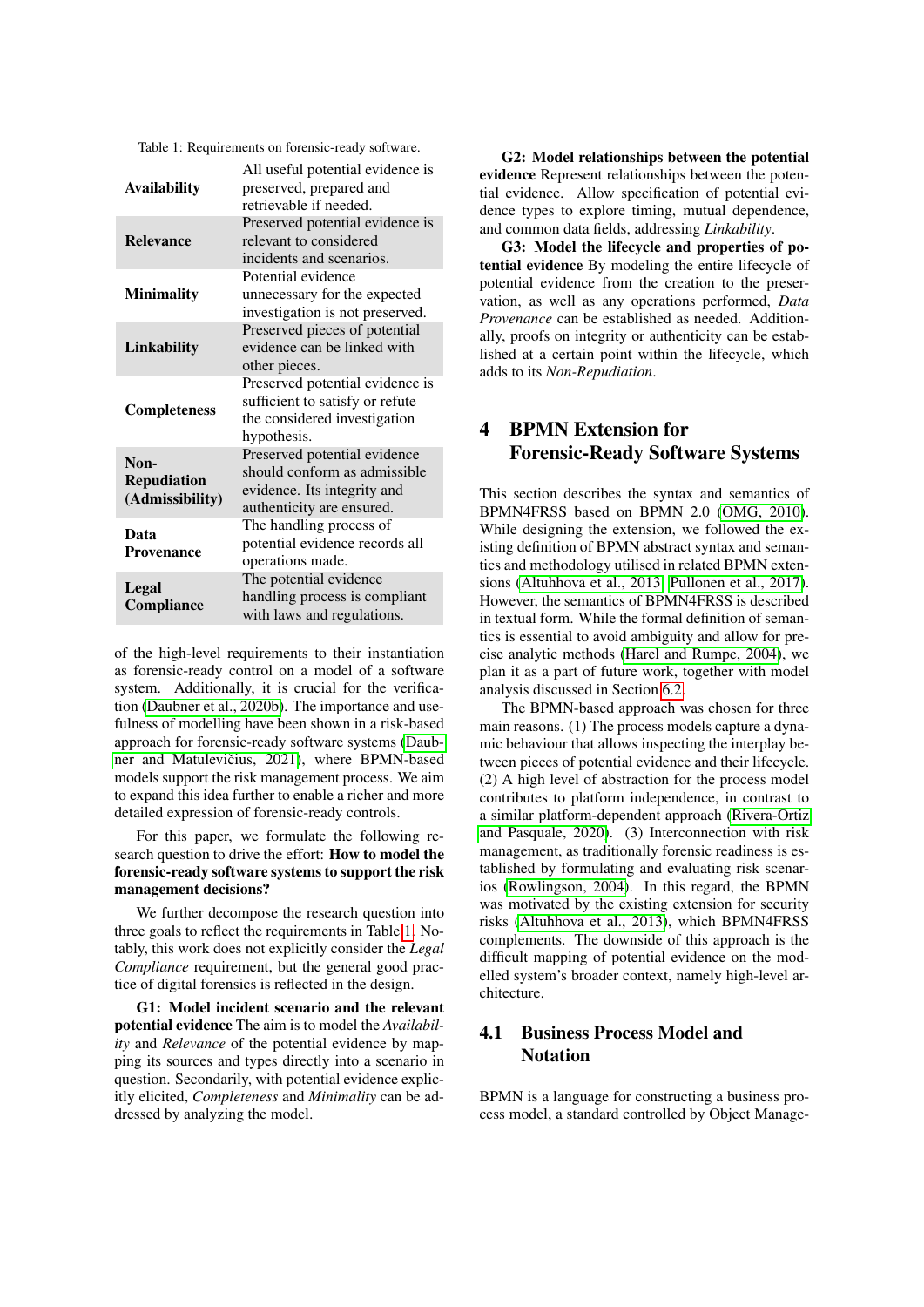ment Group (Matulevičius, 2017). While syntactically similar to the flow charts, it has a rich semantic model [\(Dijkman et al., 2008;](#page-11-23) [OMG, 2010\)](#page-11-21), supporting even the model execution [\(Silver, 2011\)](#page-11-24). Figure [1](#page-3-0) contains an example BPMN diagram, which includes the basic BPMN constructs relevant to this paper.

<span id="page-3-0"></span>

Figure 1: Example of BPMN diagram.

The diagram contains two *Pools* (User Device and Service Provider), each containing a number of *Flow Objects* connected by *Sequence Flows* within a single pool and by *Message Flows* between the pools. The most prominent *Flow Object* is *Task* (e.g., Send request for registration) representing an atomic activity.

An *Event* is a flow object with multiple specialised types, depending on its location and trigger condition. In the example, *Start Event* denotes the start of a process and *Message Start Event*, requiring a message as a trigger condition. On the other hand, the end is marked with an *End Event*. Inside the process, a *Message Intermediate Event* (Service credential received) requires "catching" a message for process continuation. The two types of flow objects not present in the example are *Gateway* representing a control point (e.g., branching) and *Sub-Process* representing a composite activity.

Data exchanged between events and tasks are represented with a *Data Object* (e.g., Registration data), which has its lifecycle tied to the process instance. In contrast, persistent storage is denoted with a *Data Store* (Credential storage). Associations of those constructs are called *Data Associations*.

### 4.2 Semantics

Planning the implementation of forensic readiness includes identifying scenarios where a digital forensics approach could be required [\(Rowlingson, 2004\)](#page-11-3). These scenarios could originate from risk management describing security risks [\(Daubner and Mat](#page-10-7)ulevičius,  $2021$ ) or incidents from past experience [\(Rivera-Ortiz and Pasquale, 2020\)](#page-11-10) that forensic readiness should cover. Such a scenario can be described as a business process model using BPMN. However, without the principal component – potential digital evidence<sup>[1](#page-3-1)</sup>. Hence, BPMN4FRSS allows the expression of potential digital evidence, including its origin, handling, storage, and corroboration with others within a business process model (i.e., a scenario).

Potential evidence is naturally the core concept of BPMN4FRSS. Because the potential evidence is essentially a piece of data, it is represented as a BPMN *Data Object*, although with a specific lifecycle. Each potential evidence is considered an instance of a particular type, called *Potential Evidence Type*, that describes its content. Additionally, the notion of evidence context regarding accessibility to potential evidence during an investigation is captured. The motivation behind this is the difference between a cooperative device that will surrender the evidence (e.g., server under organization control) and a noncooperative device whose evidence will not be available (e.g., user's phone). In the business process terms, different devices correspond to different participants, thus BPMN *Pools*.

The first step of the potential evidence lifecycle is to mark a point of origin, called the *Potential Evidence Source*, which denotes a point in time (process) where the potential evidence is created. Furthermore, one *Potential Evidence Source* can denote the origin of multiple *Potential Evidence Types* (e.g., sending a message generates log records on the application and web server). Such simplification allows the process to be high-level view or focus on a particular detail, effectively splitting the source as needed. Finally, the evidence needs to be persistently stored to be used later during an investigation, which is a trait of the BPMN *Data Store*.

No digital evidence is self-sufficient to make conclusions. It must be corroborated with other pieces, and there should be strong assurance about its integrity and authenticity. To that end, the BPMN4- FRSS model captures relations between the *Potential Evidence Types* to establish links between them and their nature. The number of relations and their chaining has a direct impact on expected evidentiary value. A very specific relationship is formed with *Proof*, which goal is to provide guarantees regarding other *Potential Evidence Types* (e.g., a hash provides proof of integrity for a log record). Naturally, the guarantees depend on specific technologies, so BPMN4FRSS is open for extensions, allowing to specify specialised proofs while keeping the core semantical relationships valid.

<span id="page-3-1"></span><sup>&</sup>lt;sup>1</sup>Note the difference: potential digital evidence – potentially useable for future investigation, and digital evidence – used to satisfy or refute the investigation hypothesis.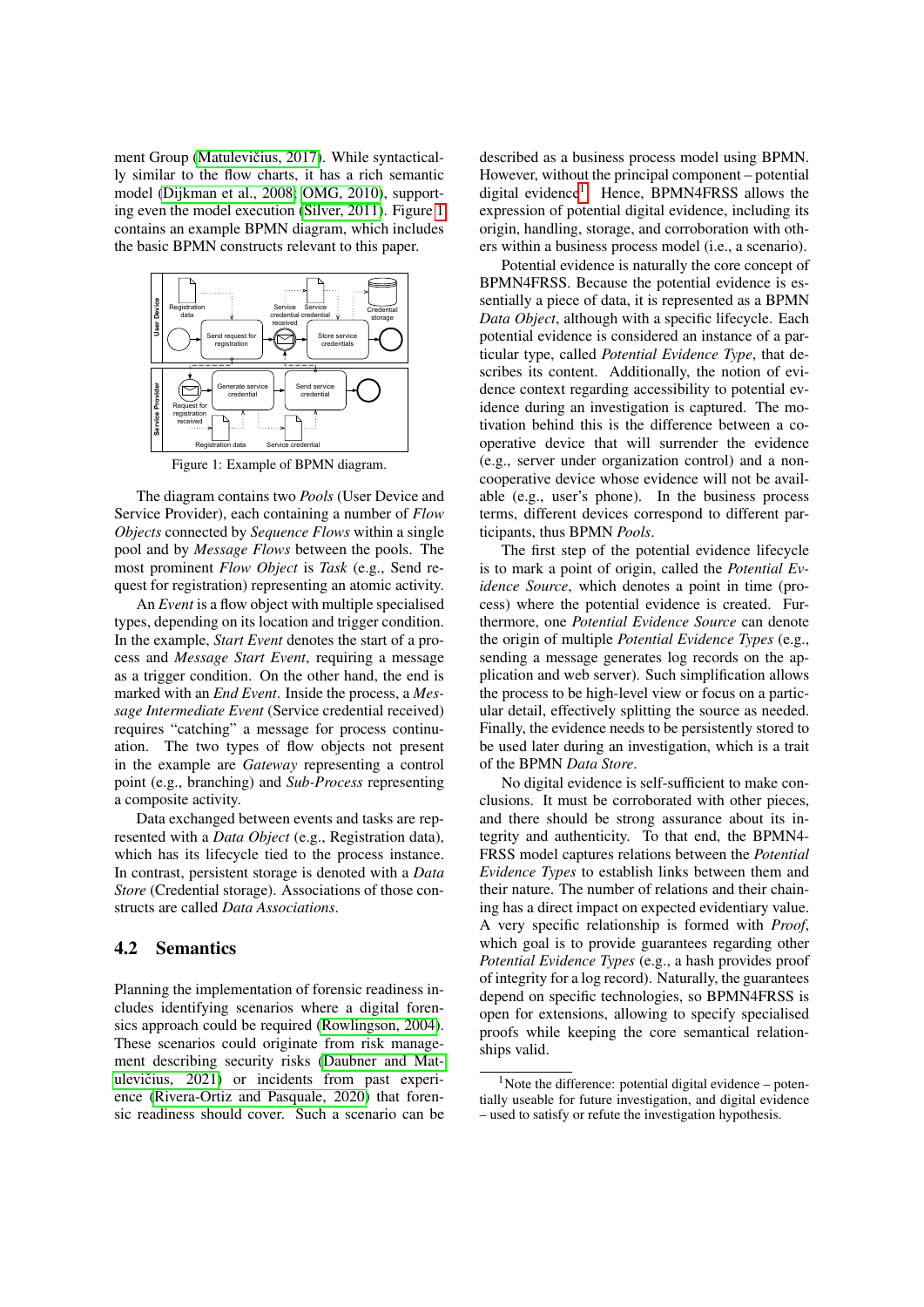During its lifecycle, multiple factors can impact the potential evidence in both a positive and negative manner. A simple example is a computation over the potential evidence, which is represented as BPMN *Task*. However, the nature of this computation must be noted as it can influence the meaning of said potential evidence. In BPMN4FRSS, we define three core computation groups: integrity, authenticity, and data transformation computation. Currently, they are meant for documentation purposes but remain open for extensions to represent concrete methods and protocols while fitting to the overall lifecycle scheme.

In addition to the guarantees from internal sources (w.r.t. modelled scenario), external sources could also influence the potential evidence in the form of service. A good example is Trusted Timestamping  $(\hat{\text{Cosi}}\acute{c})$  and Bača, 2010), a 3<sup>rd</sup> party service testifying on integrity, timeliness, and possibly authenticity. We included support for such sources to BPMN4FRSS, as it allows to express a wide range of mechanisms that establishes guarantees without the need to model them in detail. As such, they are expressed by the combination of BPMN *Pool* and *Potential Evidence Type*. Generally, however, the services are not required to be 3rd party but can be an integral part of the target system, only abstracted for the scope of the scenario. Similarly to the proofs, BPMN4FRSS is open to extensions representing concrete services. Explicitly in this paper, extensions for PKI-based ( $\dot{\text{Cosi}}\acute{c}$  and Bača, [2010\)](#page-11-25) and blockchain-based [\(Weilbach and Motara,](#page-11-26) [2019\)](#page-11-26) services are demonstrated.

#### 4.3 Abstract Syntax

Figure [2](#page-5-0) depicts how BPMN is extended by BPMN4FRSS extension on BPMN abstract syntax [\(OMG, 2010\)](#page-11-21). It contains all the essential concepts, as well as possible extension points. The model is intentionally left incomplete to accommodate more specific technologies relevant for forensic ready software like integrity or non-repudiation controls.

The core syntactical constructs of BMPN4FRSS are *Potential Evidence Source* and *Potential Evidence Type*. The former can be applied on either BPMN *Task*, *Event*, or *Data Store*, but only on one of those simultaneously as the same point of origin cannot be shared. Originating from a particular *Potential Evidence Source*, multiple *Potential Evidence Types* can be defined. Furthermore, *Data Relation* relationships can exist between the *Potential Evidence Types*, either whole or its fields, with an expression specifying it. A core construct denoting the locations (multiple are permitted) where *Potential Evidence Types* are stored is the *Evidence Storage*, a specialization of BPMN *Data Store*.

We defined two types of extensions to BPMN *Pool*. First, *Evidence Context*, as the name suggests, specifies the *Pool* where *Potential Evidence Sources*, therefore also *Potential Evidence Types* can be defined with information regarding the cooperativeness level of the context. The cooperativeness can be: (1) Non-Cooperative: potential evidence is inaccessible (e.g., personal device), (2) Cooperative: potential evidence is accessible during every investigation, and (3) Semi-Cooperative: potential evidence accessibility is context-sensitive and is further specified in Cooperativeness Context. The second extension, *Proof Service*, is an abstract construct allowing the definition of specific services, external from the modelled process point of view, which provides proofs for *Potential Evidence Types*.

The proofs themselves are organised under abstract *Proof*, a special kind of *Potential Evidence Type*. They can originate from within the system, meaning a result of a *Task* in the modelled process, but also form *Proof Service* by a *Message Flow*. Regardless of origin, they define further assurance of other *Potential Evidence Types* (e.g., corroborated data, integrity).

Both the *Proof Service* and *Proof* are meant as explicit extension points for more concrete and technology-dependent constructs. The formulation of extension points in BPMN4FRSS is motivated by streamlining the extensibility. For example, core BPMN-4FRSS defines *Hash Proof* to represent the output of a cryptographic hash algorithm commonly used as a proof of integrity. Other possible extensions could be constructs for digital signatures or hash structures.

Specialised *Proof Service* can also define a specialised and related *Proof*. An example is tuple *BC Timestamp Partial Proof* and *BC Timestamp Full Proof*, related to *BC Timestamp Service*, corresponding to timestamping services based on blockchain. It is particularly illustrating as it demonstrates the support for different real services. For example, ChainPoint [\(Liang et al., 2017\)](#page-11-27) and OpenTimestamps [\(Weilbach and Motara, 2019\)](#page-11-26) require both partial and full proof as the full proof will be committed with a time delay, so partial proof is generated as a temporal receipt. On the other hand, Origin-Stamp [\(Hepp et al., 2018\)](#page-11-28) can generate full proof immediately, if required.

The last group is three specializations of the BPMN *FRTask*, which represents a *Task* relevant for forensic readiness scope. These represent specific computations related to establishing data integrity, authenticity, and handling. Each of them specifies input and output data. Additionally, the *Data Transforma-*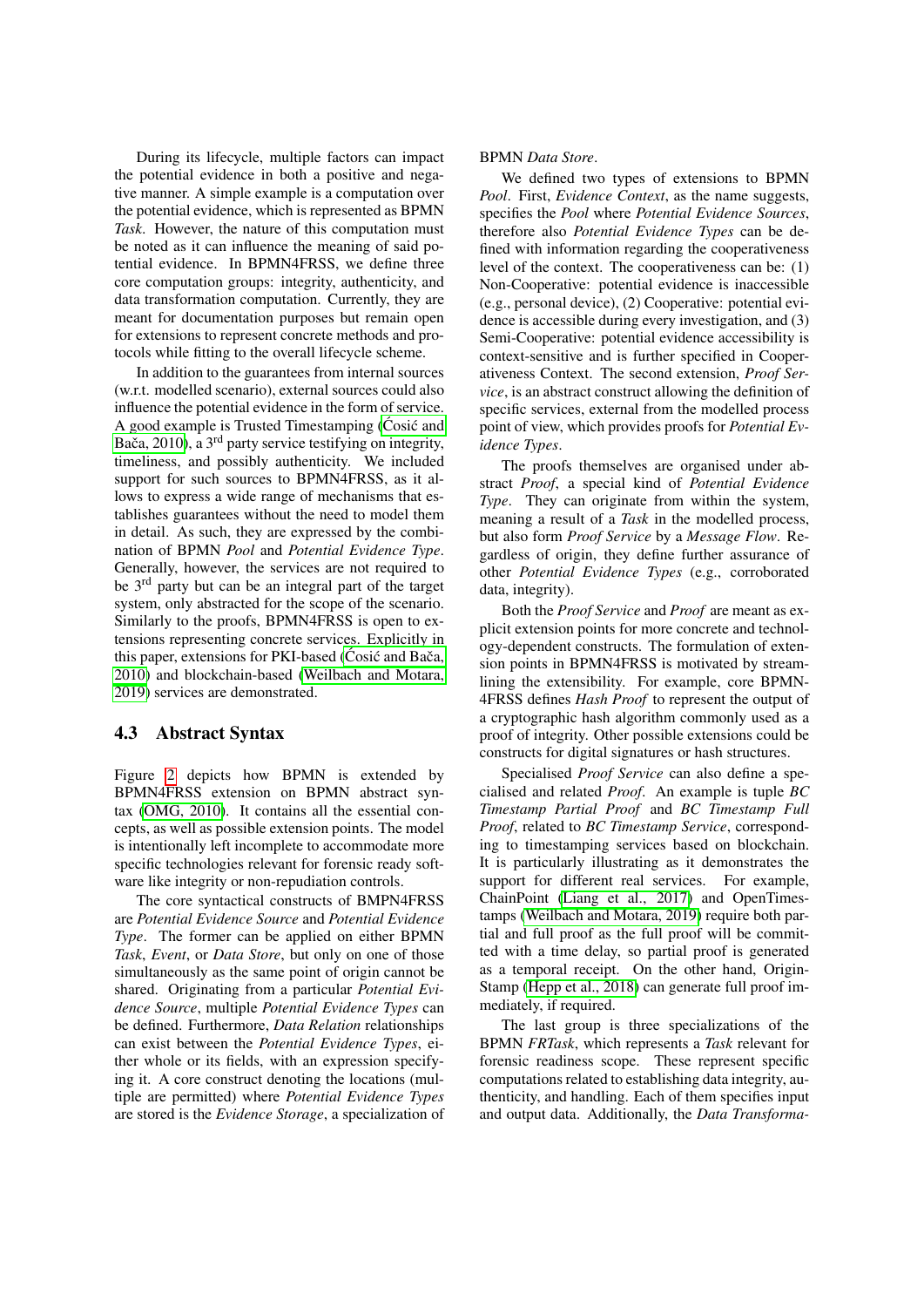<span id="page-5-0"></span>

*Note:* Classes highlighted in green represents the BMPN4FRSS constructs, and classes highlighted in orange are the BMPN4FRSS extension points.

Figure 2: Abstract Syntax of BPMN4FRSS.

*tion* defines a script for the transformation, allowing for its documentation and validation to assert the impact on the meaning of potential evidence. Again, it is possible to extend either of them to address specific schemes. Notably, the three specializations are not disjoint to support schemes that address both authenticity and integrity simultaneously.

#### 4.4 Concrete Syntax

Realization of the BMPN4FRSS modelling notation is done by introducing new visual elements and stereotypes for existing BPMN constructs. Moreover, the stereotypes are further specified by parameters, which provide details regarding the application of a particular stereotype. The stereotype-parameter concept is rooted in the concept of profiles, stereotypes, and tagged values used in UML [\(Arlow and](#page-10-10) [Neustadt, 2005\)](#page-10-10). For the sake of clarity, we opt to use green colour to highlight the constructs.

Table [2](#page-6-0) contains a summary of the concrete syntax and its mapping on the abstract syntax. Each abstract syntax construct is mapped on either visual element, stereotype, or parameter in the concrete syntax. Therefore, some of the relationships are expressed as parameters rather than visually. This choice was motivated by finding a balance between visual expressiveness and readability.

Core Concepts of the BPMN4FRSS deal with establishing the potential evidence, including its origin, context, and storage. Figure [3](#page-5-1) describes a simple scenario, where both Business Data and Audit log are marked as potential evidence. The difference between those two is that Business Data is an integral part of the scenario, while the Audit log is its byproduct but relevant for the possible investigation. Both are organised under *Evidence Context*, which parameter *Cooperativeness* informing that the potential evidence is always available if needed (e.g., under full control of the responsible organization). Lastly, the scenario deals with the persistent storage of Business Data, so the *Data Store* is marked as such.

<span id="page-5-1"></span>

Figure 3: Concrete syntax of BPMN4FRSS core concepts.

Proof specifies an explicit corroboration of some other potential evidence captured by the Evidence Data Relation, which is visible in the Evidence View (see Section [4.5\)](#page-6-1). Figure [4](#page-6-2) represents a scenario where a digest was created for Business Data to prove its integrity. The principal part is the *Integrity Computation Task* which takes one *Data Object* as input and produces a *Hash Proof* as an output. While not included in the example, the storage of both the po-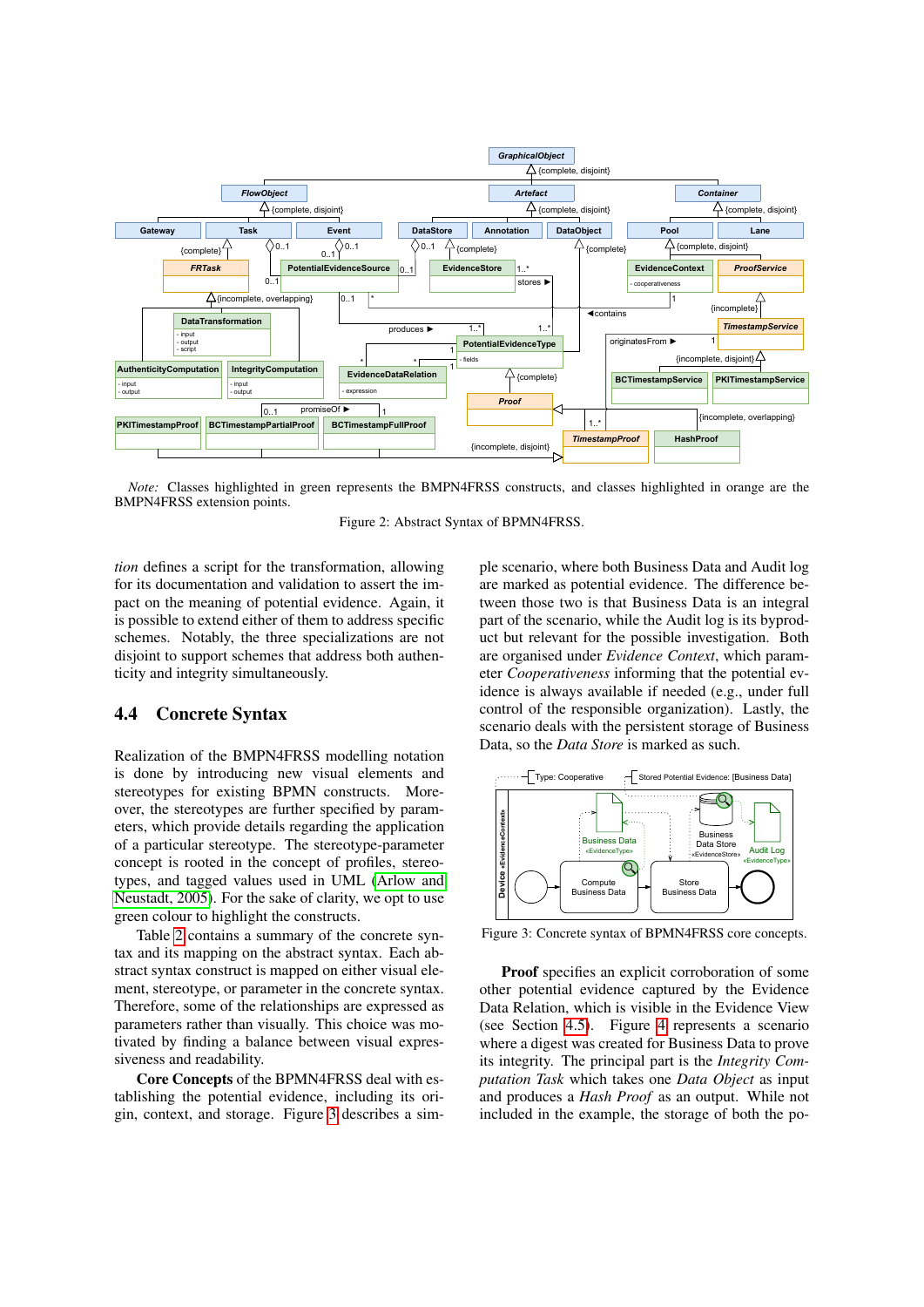<span id="page-6-0"></span>

| <b>Abstract Syntax</b>               | <b>Concrete Syntax</b>        | <b>Parameters</b>                    |
|--------------------------------------|-------------------------------|--------------------------------------|
| Potential<br><b>Evidence Source</b>  |                               |                                      |
| Potential<br>Evidence Type           | «EvidenceType»                | Data Fields.<br>Lifecycle<br>Process |
| Produces                             | لويتينين                      |                                      |
| <b>Evidence Data</b><br>Relation     | . »                           | Expression                           |
| Evidence<br>Context                  | «EvidenceContext»             | Cooperativeness                      |
| <b>Evidence Store</b>                | «EvidenceStore»               | <b>Stored Potential</b><br>Evidence  |
| <b>Hash Proof</b>                    | «HashProof»                   |                                      |
| <b>PKI</b> Timestamp<br>Proof        | «PKITimestampProof»           | Originates From                      |
| <b>BC</b> Timestamp<br>Partial Proof | «BCTimestampPartialProof»     | Originates From                      |
| <b>BC</b> Timestamp<br>Full Proof    | «BCTimestampFullProof»        | Originates From                      |
| Promise Of                           | < <promiseof>&gt;</promiseof> |                                      |
| <b>PKI</b> Timestamp<br>Service      | «PKITimestampService»         |                                      |
| <b>BC</b> Timestamp<br>Service       | «BCTimestampService»          |                                      |
| Authenticity<br>Computation          | «AuthenticityComp»            | Input, Output                        |
| Integrity<br>Computation             | «IntegrityComp»               | Input, Output                        |
| Data<br>Transformation               | «DataTransformation»          | Input, Output,<br>Script             |

| Table 2: Concrete syntax of BPMN4FRSS. |  |
|----------------------------------------|--|
|----------------------------------------|--|

tential evidence and proof greatly impacts its qualities (e.g., storing them on separate devices). The same input-output logic applies to other *FRTasks* as well, and possible extensions might include additional input or output (e.g., key).

<span id="page-6-2"></span>

Figure 4: Concrete syntax of BPMN4FRSS proof.

Proof Service establishes an external entity to corroborate a *Data Object*. Figure [5](#page-6-3) presents a scenario of using a blockchain-based timestamping service. To that end, a signed digest (output of *Authenticity and Integrity Computation*) is sent to the service to receive a partial proof. While some services offer an instantaneous commitment to a blockchain, in

which the partial proof is skipped, we model a case when the service firstly presents an acknowledgement of receiving the data and the full proof at a later time, when it is actually committed. In all cases, the full proof is the desired and reliable guarantee. The PKIbased timestamping service is modelled analogously, as the *Proof Service* abstracts the inner mechanisms. However, there are different guarantees from different services and technologies in practice.

<span id="page-6-3"></span>

Figure 5: Concrete syntax of BPMN4FRSS proof service.

#### <span id="page-6-1"></span>4.5 Model Views

<span id="page-6-4"></span>

Figure 6: Scenario View (left) and Evidence View (right).

Visual presentation of every part of BPMN4FRSS, specifically *Evidence Data Relations*, can be problematic, resulting in an overly complicated model diagram. A possible solution could be not to visualise some relations and leave them in purely textual form. Instead, we opted to provide two concurrent views on a model, a well-known approach for software architecture modelling [\(Kruchten, 1995\)](#page-11-29). Specifically, one view focuses on the scenario and the other on the evidence relationships.

Furthermore, we adopt the model view approach, allowing us to combine several models into a single goal-oriented view [\(Bruneliere et al., 2019\)](#page-10-11). Specifically, a separately modelled and reusable process describing the lifecycle of potential evidence is formulated to supplement the main process model.

Scenario View is a default view displaying the core BPMN diagram enhanced by the BPMN4FRSS visual elements and stereotypes. However, the *Ev-*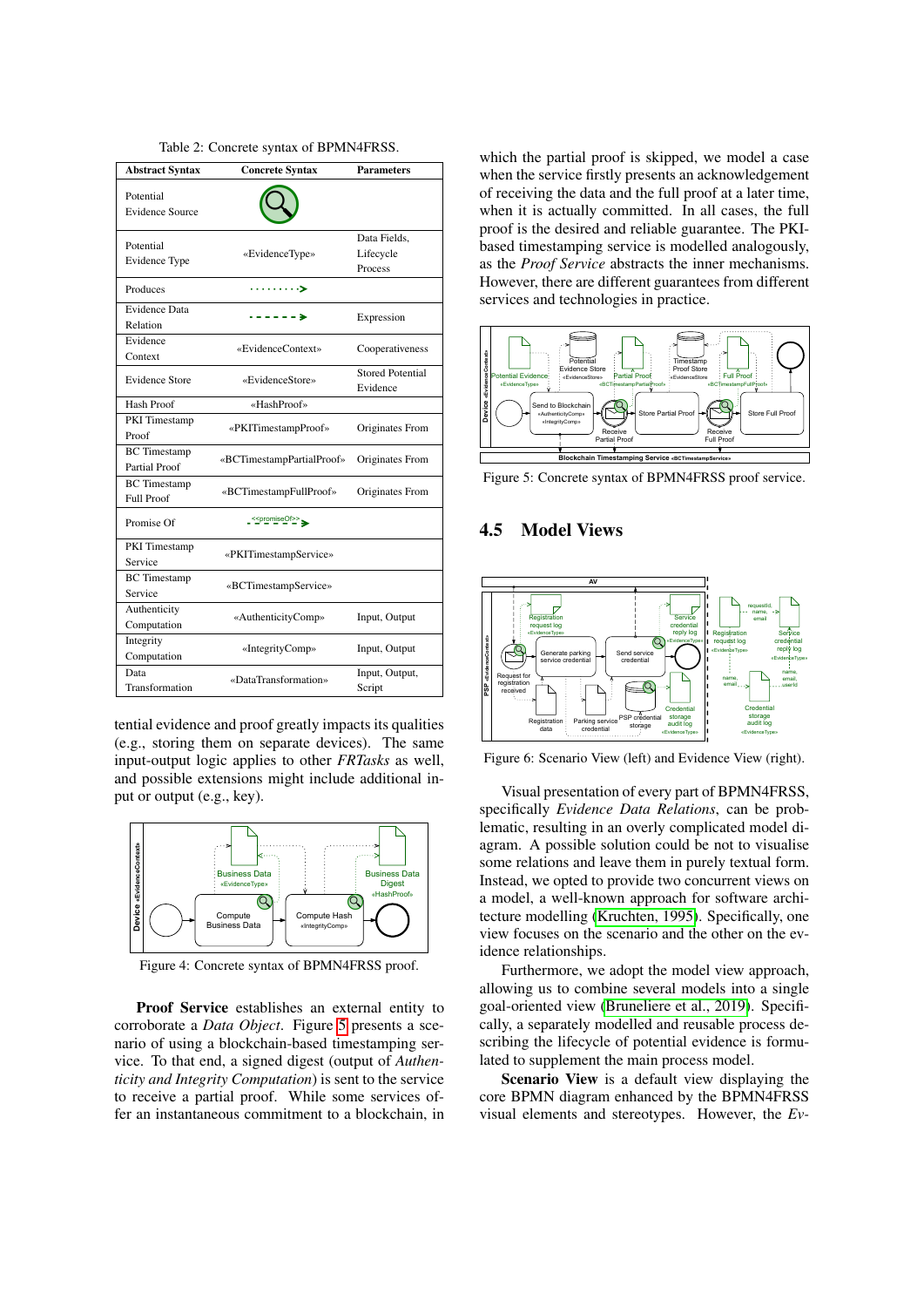*idence Data Relations* between *Potential Evidence Types* are omitted, as the clarity of the scenario is favoured. An example is depicted in Figure [6](#page-6-4) (left).

Evidence View is a specialised view focusing on the relationships between Potential Evidence Types. This includes annotated *Evidence Data Relations* and timing information derived from the process represented with the direction arrow. An example is depicted in Figure [6](#page-6-4) (right). The labels on each *Evidence Data Relation* depicts expression parameter. For brevity, the shared data fields are displayed, and more complex functions are enlosed in curly brackets.

Lifecycle Process is a separate process, an example depicted in Figure [5,](#page-6-3) capturing the lifecycle of potential evidence. It also covers its processing and strengthening (integrity and availability proofs). Although the same can be expressed in the main process, the separation promotes reusability and readability. Furthermore, the Lifecycle Processes can be shared among multiple *Potential Evidence Types* and cascaded (i.e., new *Potential Evidence Type* in a Lifecycle Process can have its own) but must be acyclic. The Lifecycle Process cannot be used if the target *Potential Evidence Type* is handled in the main process apart from its creation.

### <span id="page-7-0"></span>5 Application of BPMN4FRSS

To demonstrate the BPMN4FRSS, we apply the notation to represent forensic-ready controls in the Automated Valet Parking (AVP) scenario [\(Nwaokolo,](#page-11-30) [2020\)](#page-11-30). This particular scenario was previously utilised to demonstrate a risk-based approach for forensicready software systems (Daubner and Matulevičius, [2021\)](#page-10-7), which discussed the risks and their mitigations by forensic-ready controls. While the work provides a good foundation for designing forensic-ready software systems, the used BPMN modelling notation aims for ad-hoc support of risk management decisions, with only a basic syntax definition. Its major shortcoming is the inability to support deeper reasoning and analysis of the scenario models due to a deficiency in both syntax and semantics. We expanded on the results and filled the gap by introducing a properly defined notation with validation and analysis in mind. Consequently, the scenario is ideal for validating our approach, allowing a comparison to the current state of the art in forensic-ready software design.

#### 5.1 Default Scenario

Figure [7](#page-7-1) is an excerpt from the BPMN diagram describing a scenario of issuing a parking ticket. Con-

<span id="page-7-1"></span>

Figure 7: Excerpt from Automated Valet Parking scenario: Issuing a parking ticket.

cretely, the presented part describes the process from the payment made on an Autonomous Vehicle (AV) to generating a parking permit by Parking Lot Terminal (PLT), all facilitated by Parking Service Provider (PSP), which sends the parking permit back to AV – the user device.

In the default setting, numerous vulnerabilities and a complete lack of sufficient forensic-ready properties have been shown (Daubner and Matulevičius, [2021\)](#page-10-7), giving malicious parties not only the possibility to attack but also making them hard-to-detect. To enumerate the risks related to the scenario, a risk management process is employed (Matulevičius, 2017). This demonstration assumes that risk management was performed and the specific risks (including security and business) are known. Specifically, the following four risks are considered in the demonstration:

R1: A malicious insider injects a parking permit into the PLT parking permit storage out-of-theprocess due to their capability to access it. Leading to a loss of parking permit integrity.

R2: An attacker fabricates a fake Parking reservation and sends it to PLT due to access control tampering. Leading to the loss of Parking permit integrity.

R3: A dishonest customer repudiates a Parking permit received from PSP, demanding a reimbursement, leading to a financial loss.

R4: An attacker uses zero-day vulnerability to fabricate a Parking reservation. Leading to the loss of parking permit integrity.

Reliable digital evidence is needed to detect and prove the occurrence of the listed risks. To this end, forensic-ready controls must be established, typically in the form of new potential evidence sources and po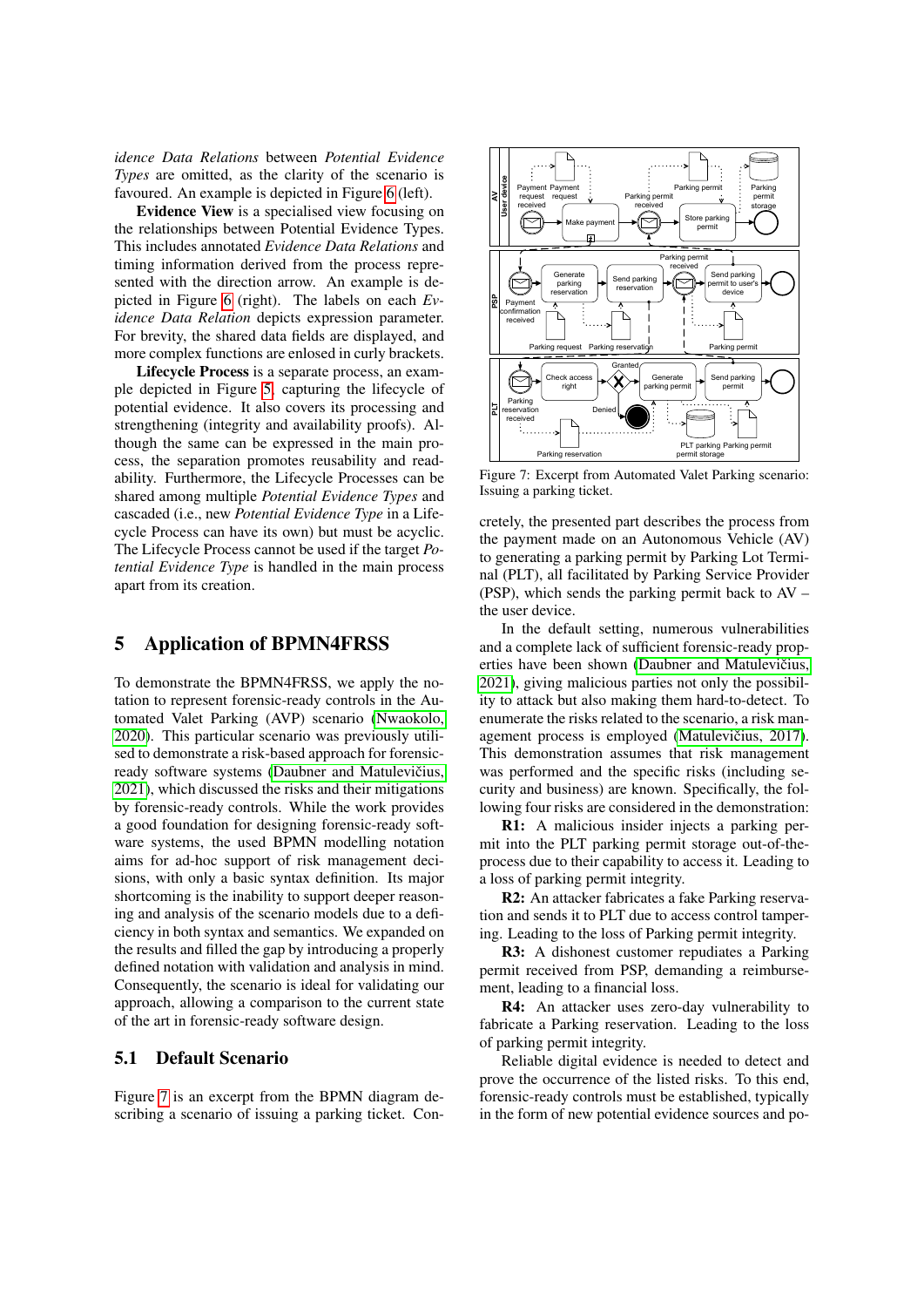tential evidence.

### 5.2 Forensic-Ready Scenario

Figure [8](#page-9-1) describes the scenario enhanced with forensic-ready controls represented by BPNM4FRSS. It explicitly covers all the listed risks by ensuring that their occurrence can be detected and investigated. Additionally, the relations between the potential evidence, important for the risk treatment evaluation, are visualised in Figure [9](#page-9-2) depicting the evidence view of the scenario.

The evaluation is performed manually by comparing the potential evidence types produced in the parts of the process describing the event of interest. Additionally, the evidentiary value of potential evidence is determined based on relations with others. The risks are addressed as follows:

R1: The actions of a malicious insider injecting a parking permit into the PLT parking permit storage are recorded as instances of the PLT permit storage audit. Moreover, if the injection is performed out-of-process, some evidence links will be missing (PLT reservation incoming log) and thus detectable. A possible issue involves tampering with potential evidence, mitigable by adequate storage, e.g., remote storage, representable in a lifecycle process.

R2: By itself, a fabricated parking reservation is indistinguishable for PLT, but it is detectable based on the potential evidence introduced by forensic-ready controls. Firstly, the instances of the PLT access audit should record any modifications. Secondly, the fabrication can be detected by reconstructing the evidence links (e.g., PSP reservation outgoing log will be missing) and comparing the contents of PLT and PSP parking permit stores.

R3: If a dishonest customer repudiates a parking permit, any potential evidence on the user device is unavailable due to the privacy and user's unwillingness (i.e., non-cooperating device). The overall goal is to reinforce the timeliness, authenticity, and integrity of parking permits. This was achieved by introducing the blockchain-based timestamping service OpenTimestamps, which generates proofs of the parking permit verifiable by 3<sup>rd</sup> party. BPMN4FRSS captures the proofs and their relationships within the scenario.

R4: The forensic-ready controls assist in tackling the zero-day vulnerability by proactively preserving potential evidence in key areas. It is characterised as "making the attacker noisy". Examples of such areas are interfaces and storage as denoted on the model.

It could be argued that traditional security controls could address the risks without the need for foren-

sic readiness. However, they do not fully mitigate the risk in many cases. For example, the security controls might not adequately cover business risks or risks from insider threats, like R3 and R1. Forensicready controls are in a sense complementing the security controls to provide means to detect and investigate an occurrence of an incident.

## <span id="page-8-0"></span>6 Conclusion

Our work tackles the challenge of representing the forensic-ready software system controls, and with the combination of risk management, making reasoning over them accessible also for software engineers with only a basic knowledge of digital forensics. Additionally, the intended use goes beyond software development, promoting documentation of the systems useable during the investigation. Consequently, our result contributes to the evolving state-of-the-art in the development of forensic-ready systems and is an enabler for evolution in this area.

### 6.1 Answers to Research Goals

The introduced BPMN extension can support the development of forensic-ready software systems by enabling their modelling. We validated this claim by enhancing an existing scenario with defined risks to model their mitigation using forensic-ready controls systematically. Arguably, BPMN4FRSS met the set goals in the following way:

G1: Modeling the scenario itself is possible using plain BPMN, which is often the case in practice and demonstrated in Figure [7.](#page-7-1) The BPMN4FRSS enables enhancement of the scenario by marking the potential evidence and their points of origin within the scenario. As a result, the scenario can be evaluated if it is sufficiently covered with respect to the risks.

G2: BPMN4FRSS allows detailed documentation of potential evidence in a textual way. However, to provide deeper insight into the relationships, we proposed a specialised evidence view that visualises the relationships in a tangible way. Consequently, nonlinked potential evidence and the clusters of related or inadequately linked potential evidence are visually detectable. Arguably, such presentation could be beneficial also during the investigation to communicate the available data with an investigator.

G3: Establishing the potential evidence origin is not sufficient for a holistic representation of its lifecycle. For that reason, BPMN4FRSS contains constructs to express storage and handling of the evidence using BPMN terms. A particular focus is given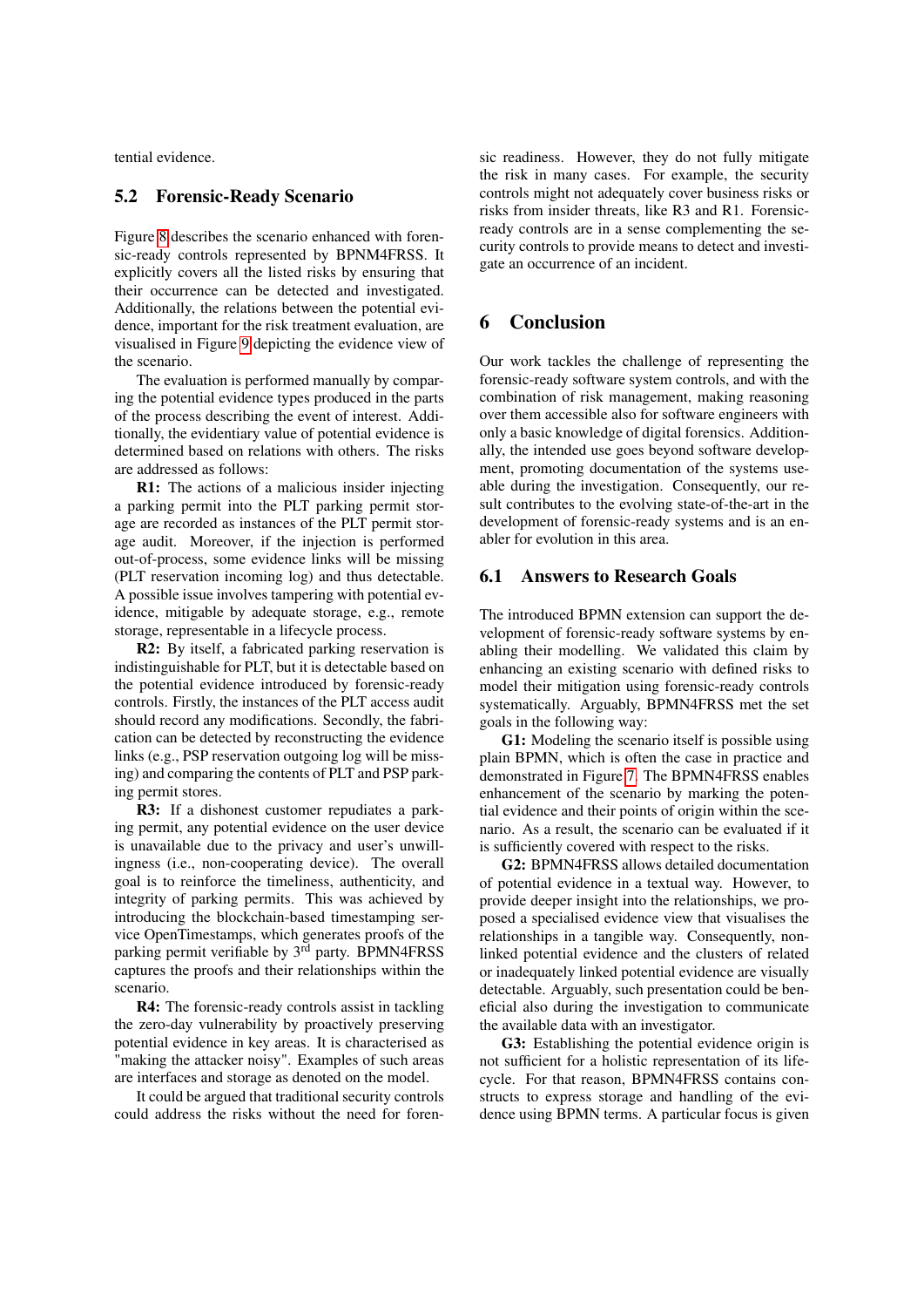<span id="page-9-1"></span>

Figure 8: BPMN4FRSS model of enhanced AVP scenario (scenario view).

<span id="page-9-2"></span>

Figure 9: BPMN4FRSS model of enhanced AVP scenario (evidence view).

to strengthening the potential evidence by providing guarantees on its authenticity, integrity, and timeliness, which is a key task of forensic-ready software systems. We provided support for both the internal creation of guarantees and the involvement of an external service to give as much flexibility as possible. While it is unreasonable to elicit every possible method, we opted to create extension points within BPMN4FRSS to include them once needed.

### <span id="page-9-0"></span>6.2 Future Work

The modelling notation is an important contribution in approaching forensic readiness from a software engineering point of view. It is an enabler for analysing forensic-ready risk scenarios, and in extension, forensic-ready software systems. While currently, the analysis is performed manually and informally, we build the BPMN4FRSS to support automated analysis, which is the objective for future work. Furthermore, BPMN4FRSS models are a key component in a bigger picture towards assurance methods for forensic-ready software systems [\(Daubner et al.,](#page-10-4) [2020b\)](#page-10-4), representing the manifestation of forensicready requirements within the system for validation and verification.

Semantic Validity of the model must be established in the first place [\(Dijkman et al., 2008\)](#page-11-23). While the abstract syntax of BPMN4FRSS poses static restrictions, the semantic ones are no less important. Their examples are listed in Table [3.](#page-10-12) While the semantic restrictions can be formulated in a textual way,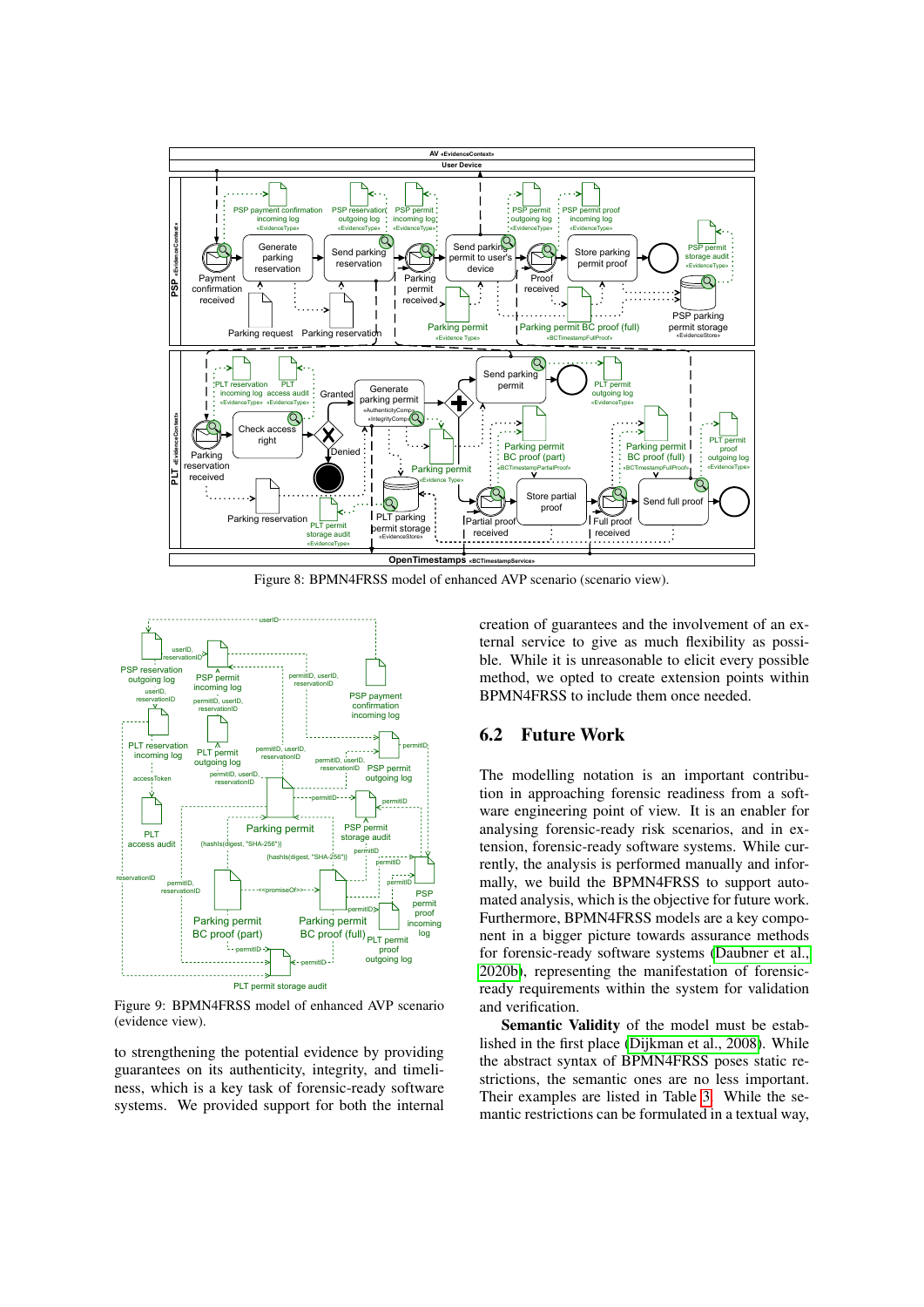<span id="page-10-12"></span>

| Rule                                                                                                                        | <b>Explanation</b>                                                        |  |
|-----------------------------------------------------------------------------------------------------------------------------|---------------------------------------------------------------------------|--|
| Data Objects and Data Stores with the same name in a single model                                                           | This rule enables seamless linkability across multiple models into a      |  |
| namespace are considered the same object for all intents and purposes.                                                      | comprehensive view.                                                       |  |
| Non-Cooperative Evidence Context must not contain Potential Evidence                                                        | This rule forbids invalid definitions of potential evidence in contexts   |  |
| Sources nor Potential Evidence Types.                                                                                       | where it would be inaccessible during an investigation.                   |  |
| Hash Proof must be an output of an Integrity Computation Task.                                                              | This rule enforces the correct semantic of a cryptographic hash function. |  |
| PKI Timestamp Proof must be an output of Event, which has Message<br>Flow directed to it from a PKI Timestamp Service Pool. | This rule enforces the correct usage of PKI Timestamp Service.            |  |
| Related BC Timestamp Partial Proof and Timestamp Full Proof must be<br>produced from the same BC Timestamp Service Pool.    | This rule enforces the consistency of BC Timestamp Proofs.                |  |

Table 3: Examples of BPMN4FRSS model semantic restrictions.

analogous to the catalogue of mistakes in UML diagrams [\(Chren et al., 2019\)](#page-10-13), a formal definition of semantics is desirable for automation and ambiguity reduction. For example, first-order logic could be utilised, as shown on the inter-process communication in BPMN [\(Houhou et al., 2019\)](#page-11-31).

Model-Based Risk Analysis should automatically investigate the effect of risk occurrence within the modelled scenario. The goal is to determine whether the employed forensic-ready controls are sufficient to detect the risk in question. For example, the outcome would be sequences of potential evidence generated under the default setting and under the risk, which must be different. This approach would have to combine additional modelling support to represent a cybersecurity risk in BPMN, such as Security Risk-Oriented BPMN (Matulevičius, 2017), which can be employed side-to-side with BPMN4FRSS.

Toolset is needed for the effective creation, validation, and analysis of BPMN4FRSS-enhanced models. Besides being crucial for broader adoption of BPMN4FRSS, the need for proper tool support has been identified as a software challenge for forensicready software systems [\(Pasquale et al., 2018\)](#page-11-5).

### ACKNOWLEDGEMENTS

This research was supported by ERDF "CyberSecurity, CyberCrime and Critical Information Infrastructures Center of Excellence" (No. [CZ.02.1.01/0.0/0.0/](CZ.02.1.01/0.0/0.0/16_019/0000822) [16\\_019/0000822\)](CZ.02.1.01/0.0/0.0/16_019/0000822).

## **REFERENCES**

- <span id="page-10-3"></span>Alrajeh, D., Pasquale, L., and Nuseibeh, B. (2017). On evidence preservation requirements for forensic-ready systems. In *Proceedings of the 2017 11th Joint Meeting on Foundations of Software Engineering*, ESEC/FSE 2017, page 559–569. ACM.
- <span id="page-10-8"></span>Alrimawi, F., Pasquale, L., and Nuseibeh, B. (2017). Software engineering challenges for investigating cyber-

physical incidents. In *2017 IEEE/ACM 3rd International Workshop on Software Engineering for Smart Cyber-Physical Systems (SEsCPS)*, pages 34–40.

- <span id="page-10-6"></span>Altuhhova, O., Matulevičius, R., and Ahmed, N. (2013). An extension of business process model and notation for security risk management. *International Journal of Information System Modeling and Design*, 4:93–113.
- <span id="page-10-10"></span>Arlow, J. and Neustadt, I. (2005). *UML 2 and the unified process: practical object-oriented analysis and design*. Pearson Education.
- <span id="page-10-5"></span>Bajramovic, E., Waedt, K., Ciriello, A., and Gupta, D. (2016). Forensic readiness of smart buildings: Preconditions for subsequent cybersecurity tests. In *2016 IEEE International Smart Cities Conference (ISC2)*, pages 1–6.
- <span id="page-10-11"></span>Bruneliere, H., Burger, E., Cabot, J., and Wimmer, M. (2019). A feature-based survey of model view approaches. *Software & Systems Modeling*, 18(3):1931– 1952.
- <span id="page-10-1"></span>Casey, E. (2011). *Digital evidence and computer crime*. Academic Press, 3rd ed edition.
- <span id="page-10-0"></span>Casey, E. and Nikkel, B. (2020). Forensic analysis as iterative learning. In *The Security of Critical Infrastructures*, pages 177–192. Springer.
- <span id="page-10-9"></span>Chergui, M. E. A. and Benslimane, S. M. (2018). A valid bpmn extension for supporting security requirements based on cyber security ontology. In *Model and Data Engineering*, pages 219–232. Springer.
- <span id="page-10-13"></span>Chren, S., Buhnova, B., Macak, M., Daubner, L., and Rossi, B. (2019). Mistakes in uml diagrams: Analysis of student projects in a software engineering course. In *2019 IEEE/ACM 41st International Conference on Software Engineering: Software Engineering Education and Training (ICSE-SEET)*, pages 100–109.
- <span id="page-10-2"></span>Daubner, L., Macak, M., Buhnova, B., and Pitner, T. (2020a). Towards verifiable evidence generation in forensic-ready systems. In *2020 IEEE International Conference on Big Data (Big Data)*, pages 2264– 2269.
- <span id="page-10-4"></span>Daubner, L., Macak, M., Buhnova, B., and Pitner, T. (2020b). Verification of forensic readiness in software development: A roadmap. In *Proceedings of the 35th Annual ACM Symposium on Applied Computing*, SAC '20, page 1658–1661. ACM.
- <span id="page-10-7"></span>Daubner, L. and Matulevičius, R. (2021). Risk-oriented design approach for forensic-ready software systems. In